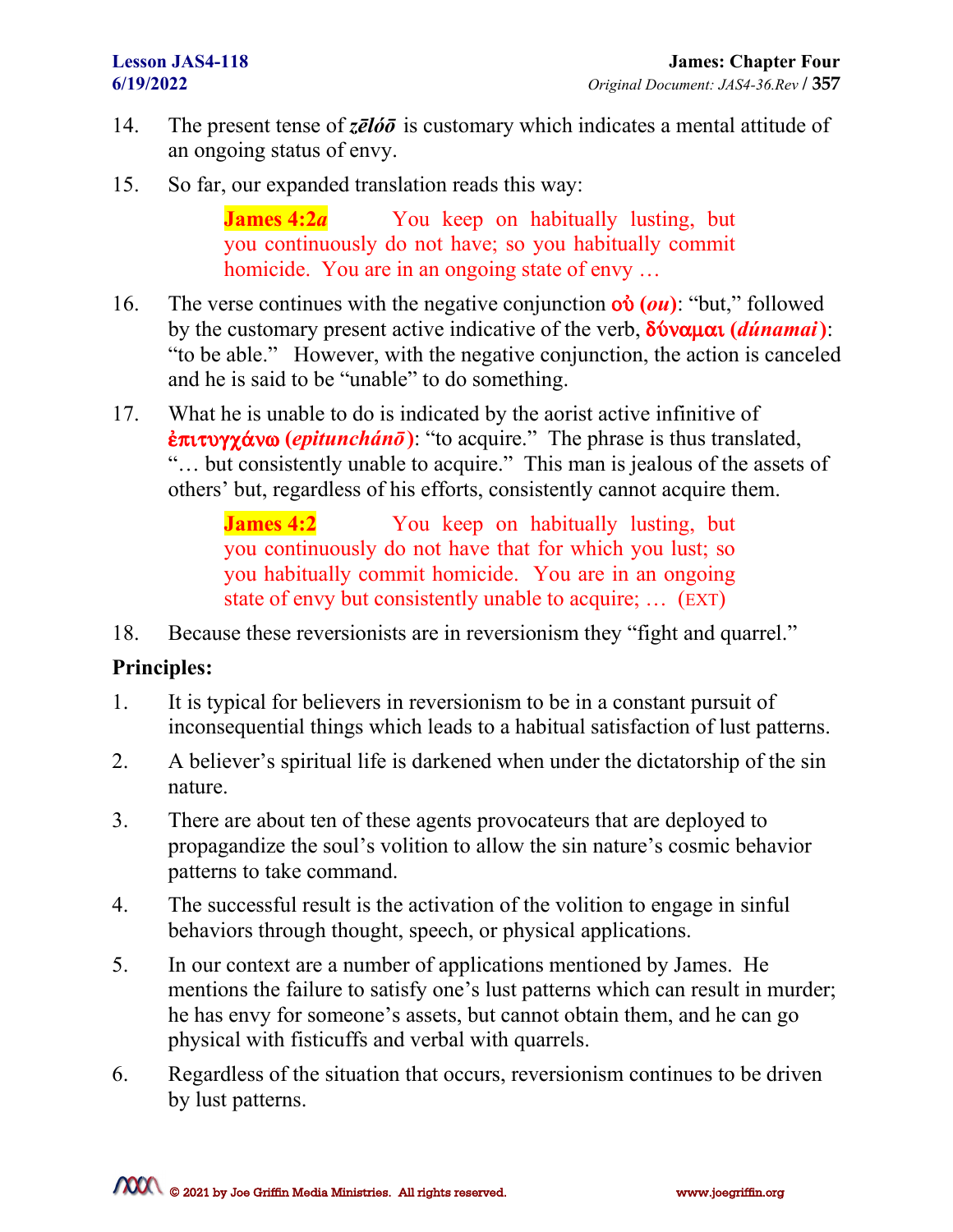- 7. Regardless of what the pursued objective happens to be, the successful acquisition does not result in the happiness expected.
- 8. The reversionist can never acquire the happiness he pursues until he allows the inculcation and facilitation of the Word of God to move him out of the darkness into the light.
- 9. So, the assumed problem-solving devices are to quarrel and fight. The word quarrel is the present middle indicative of  $\mu$ *óx*  $\alpha$  (*máchomai*), which refers to a verbal dispute between two people whereas the present middle indicative of  $\pi$ o $\lambda \in \mathfrak{g}$  (*poleméo*) means "to fight," but the verb is plural so the word, "Donnybrook," is the better definition.
- 10. Therefore, *poleméō*, indicates a brawl involving numerous people engaged in fisticuffs. Here is the background of the word donnybrook which is the namesake of the brawls common in the village of Donnybrook, Northern Ireland:

**Donnybrook. A true donnybrook consists of a knock-down-drag-out brawl with anywhere from a handful to a mob of participants. It takes its name from the town of Donnybrook, a suburb southeast of Dublin. There, from medieval times up to the middle of the nineteenth century, were held annual fairs which for riotous debauchery rivaled the Saturnalian revels of Caesar's time. They always wound up in fisticuffs and worse much worse.**

**Over the centuries the Irish have displayed a notable disinclination to avoid a good fight. Indeed, their hankering for a brawl is as legendary as their ability at handling their traditional weapon, the shillelagh. So it's hardly to be wondered at that the annual spectacle of thousands of Irishmen flailing lightheartedly about with splendid disregard for the Marquis of Queensberry rules should have made the name**  *donnybrook* **synonymous with riotous brawling.**[9](#page-1-0)

11. *Poleméō*'s definitions include, "make war, to be warred upon, to be hostile; disputes of Christians among themselves; hostile attitude."<sup>[10](#page-1-1)</sup>

<span id="page-1-0"></span><sup>9</sup> William Morris and Mary Morris, *Morris Dictionary of Word and Phrase Origins*, 2d ed. (New York: Harper & Row, Publishers, 1988), s.v. "donnybrook."

<span id="page-1-1"></span><sup>10</sup> Walter Bauer, *A Greek-English Lexicon of the New Testament and other Early Christian Literature*, 3d ed., (2000), s.v. "*poleméō*."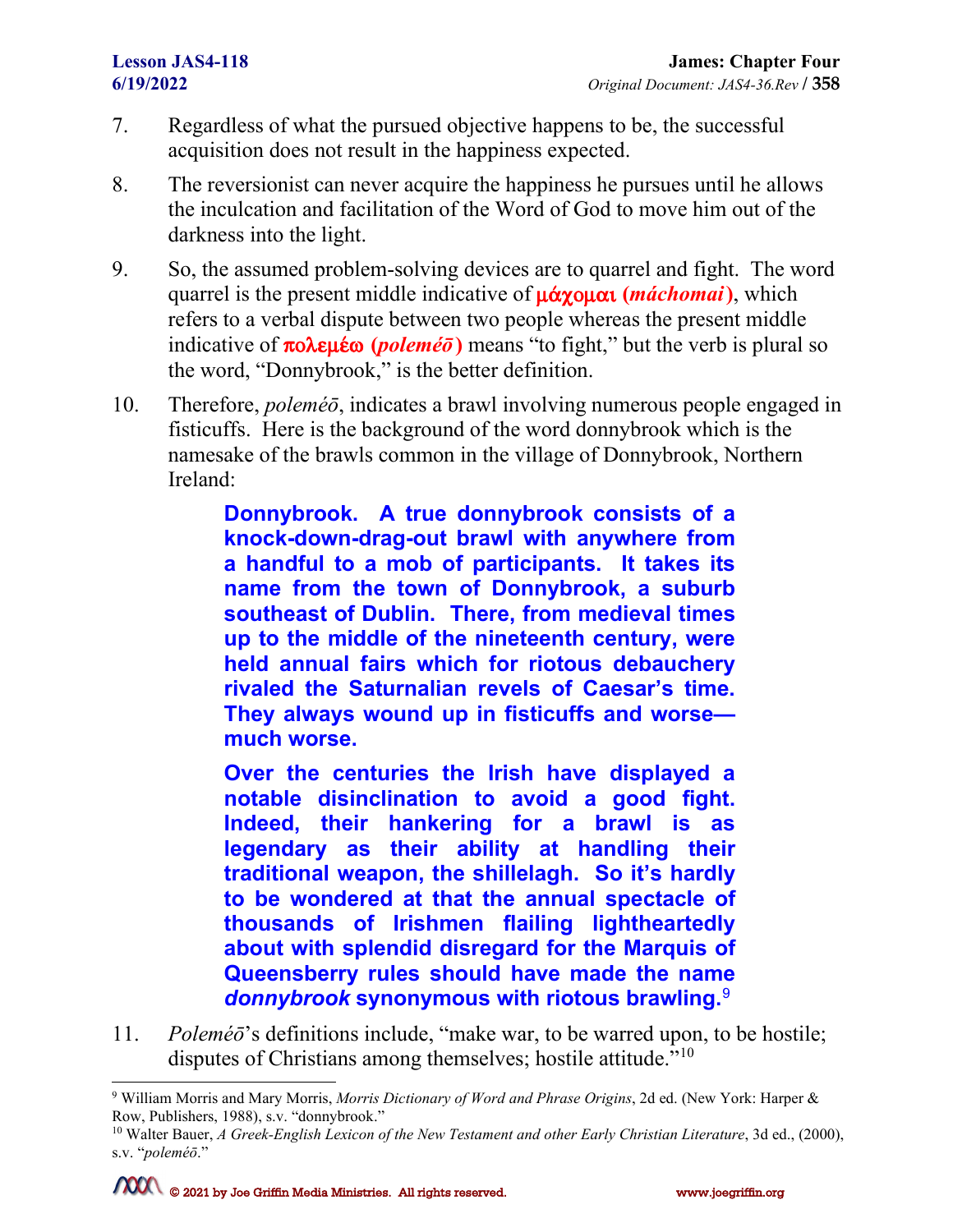- 12. Next is the sentence, "You do not have because you do not ask." This statement is designed to challenge these reversionists to stop their attitudes and behaviors that are common to believers who function in the cosmic systems.
- 13. It does not refer to the present mind–set of those in the context, but to the resource they are unable to access and use. These peoples' problem-solving devices are typical of those enrolled in the Satanic Academy of Cosmic Didactics.
- 14. This academy's curriculum has educated them how to acquiesce to the lust patterns of their sin natures. It is all self-centered which puts them into competition with others leading to the question:

**James 4:1** What is the source of hostility and what is the source of fisticuffs and donnybrooks among you? Is not the source your insatiable desire for sensual pleasures that wage war in the compartments of your souls?" (EXT)

15. James describes the end result of this process in:

**James 4:2a, b** (*a*) You keep on habitually lusting, but you continuously do not have that for which you lust; so you habitually commit homicide. (*b*) You are in an ongoing state of envy but consistently unable to acquire; so they quarrel and engage in donnybrooks. (EXT)

- 16. Here is the list of sins that were cited so far in the first two verses: hostility, fisticuffs, donnybrooks, sensual pleasures, waging wars, lusts, homicides, and envy followed by more quarreling and fistfights.
- 17. Then, following the quarreling and fist-fighting, is this closing sentence, which seems out of context: "You do not have because you do not ask."
- 18. This seems to be an appeal for this crowd to stop the mayhem and have a prayer meeting. Yet that is not quite it.
- 19. What James does in this final sentence is to berate believers in the Diaspora and those who meet locally at his church in Jerusalem with these two charges:

**James 4:2***c* You do not have **[ the negative conjunction** oÙk **(***ouk***) + customary present middle indicative of** dÚnamai **(***dúnamai***) ]** because you do not ask **[** negative conjunction  $\mu \hat{n}$  ( $m\hat{e}$ ) + the present **middle infinitive of** a"tšw **(***aitéō***) ]**. (NASB)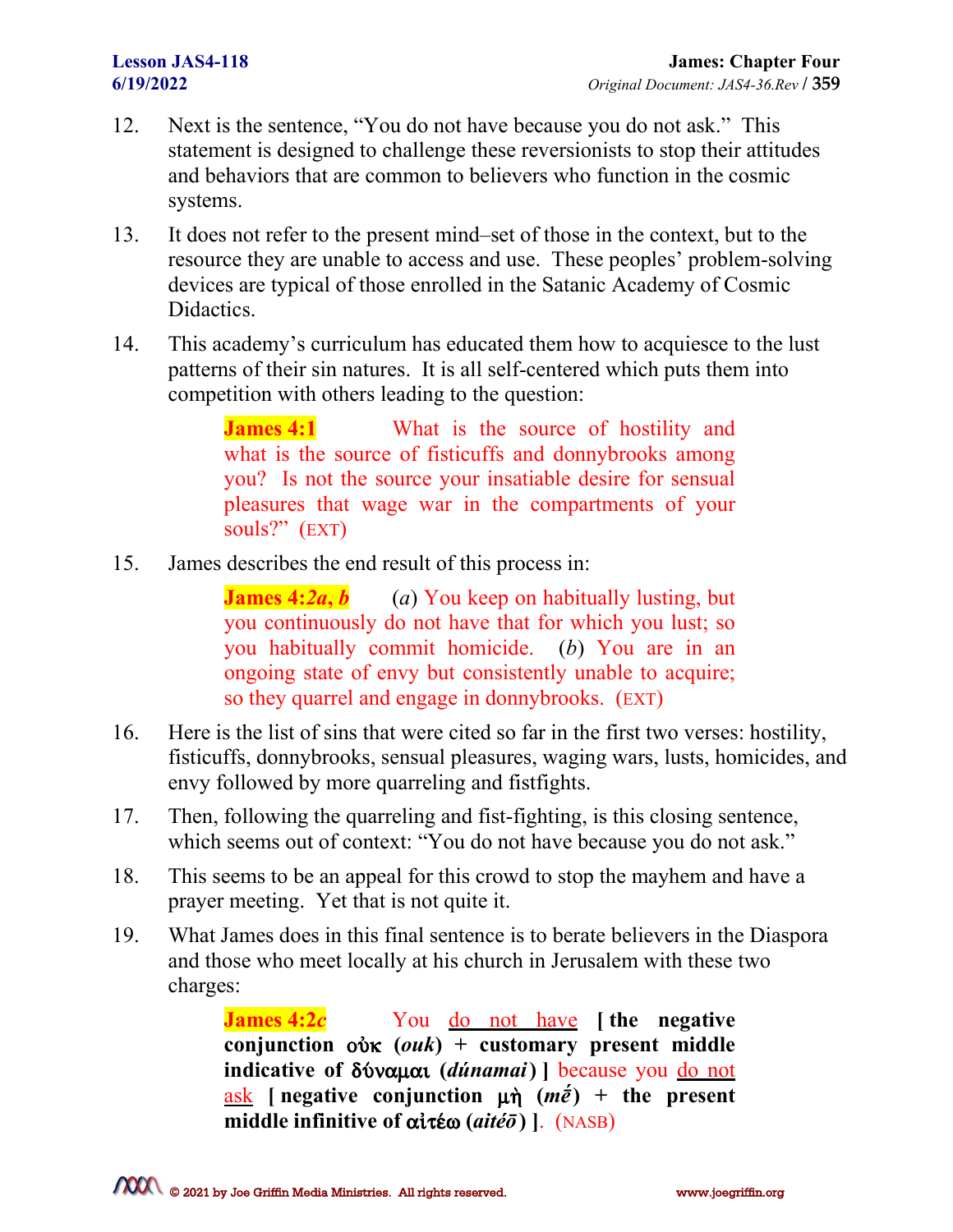- 1. James 4:1–2*b* introduces the chapter about those who are described as a "madding crowd" from which one may escape by withdrawing in prayer. Close, but no cigar.**[11](#page-3-0)** Those to whom James's opening verses refer is the madding crowd of believers who are deep into reversionism.
- 2. What James wants them to do is stated at the end of the verse, but in order to do so they must remove themselves "from the "madding crowd." Here is the source of this phrase:

**Far from the madding crowd. Most of us remember Thomas Hardy's novel** *Far from the Madding Crowd***. However, the phrase was not original with Hardy. He quoted it from Thomas Gray's famous "Elegy Written in a Country Churchyard," in which the following lines appear:**

**"Far from the madding crowd's ignoble strife, / Their sober wishes never learned to stray; / Along the cool sequestered vale of life / They kept the noiseless tenor of their way."**

*To mad* **is a verb, now almost wholly archaic, meaning "to act out madly or insanely." A madding crowd, then, is one that is acting like a group of lunatics.**[12](#page-3-1)

- 3. The madding crowd cannot acquire what they desire because they are out of fellowship. The solution is prayer, but prayer is not available to them. The prayer line to God requires the believer to confess his sins (1 John 1:9) after which he is filled by the Holy Spirit (Ephesians 5:18*b*).
- 4. Having fulfilled this prerogative, former members of the madding crowd may offer their prayers to the Father. However, in the context of James 4:2–3, none are qualified to submit a prayer to the throne room of God.
- 5. Therefore, in this context, verse 3 has nothing to do with prayer, although this divine privilege, once functional when in fellowship, would be an option.
- 6. What the madding crowd wants is the ability to acquire things, but the present condition of their souls does not allow that to occur.

### **(End JAS4-02. See JAS4-03 for the continuation of study at p. 21.)**

<span id="page-3-0"></span><sup>&</sup>lt;sup>11</sup> "Close but no cigar' originated at traveling carnivals and sideshows. When the barker spun the wheel of fortune, the winner was customarily rewarded with the gift of a cigar. When the wheel stopped just short of the player's number the carny barker would offer as consolation: 'Sorry. *Close—but no cigar*.'" Morris and Morris, *Morris Dictionary of Word and Phrase Origins*, 137.

<span id="page-3-1"></span><sup>12</sup> Ibid., s.v. "madding crowd," 215.